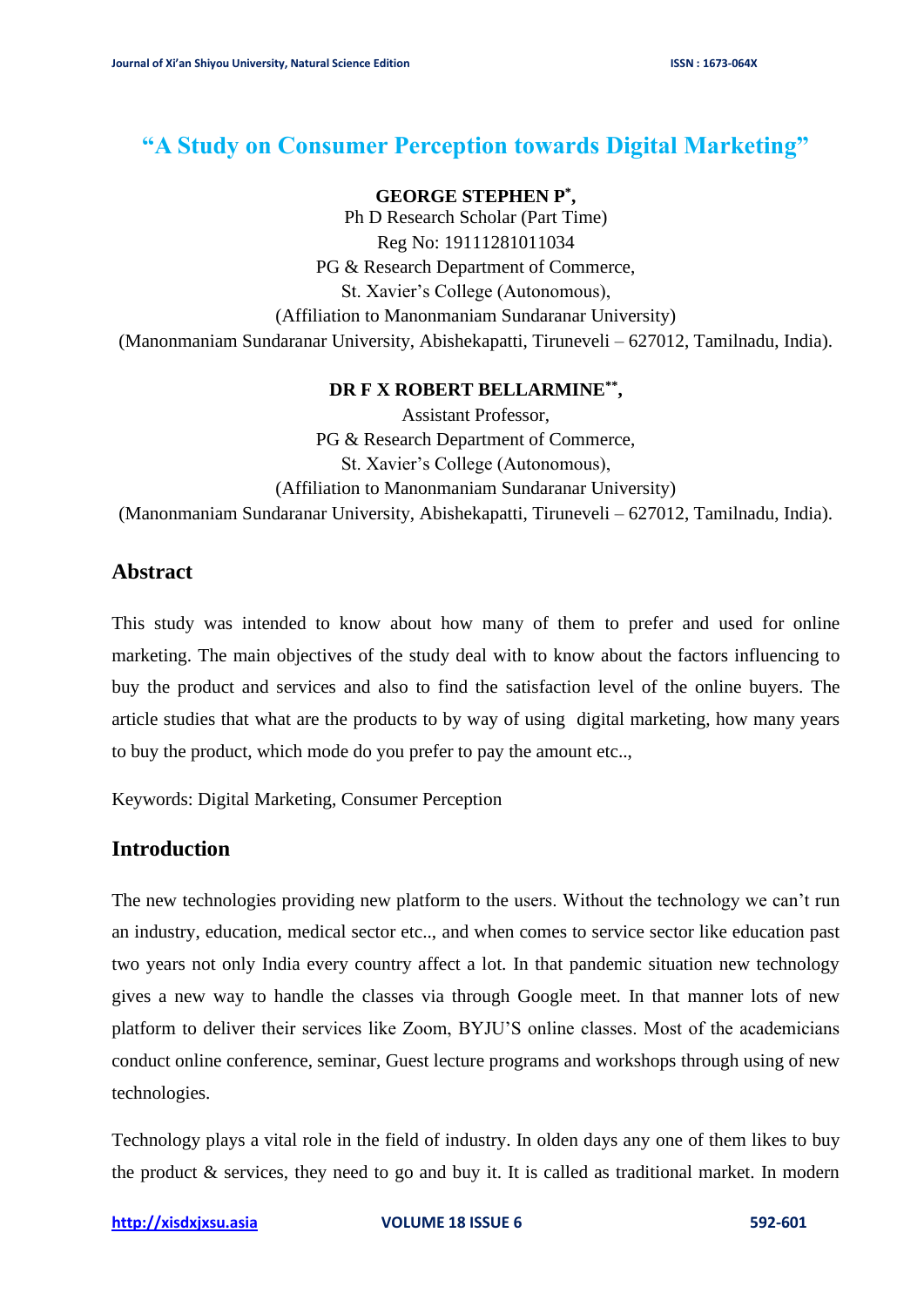marketing concept place is not important. Because Digital marketing deliver a variety of products & services through online mode (Ex: Amazon, Shopclues, Snapdeal, Ajio, Meesho, Flipkart etc..,) it is the biggest advantages to the country.

Digital marketing brings new product  $\&$  services, new fashion, rare products etc., and also increase the economical development of the nation also. If second handed product also buy and sell via digital marketing. (Ex: [www.olx.in\)](http://www.olx.in/)

## **Review of Literature**

**Preetham D** –  $(4<sup>th</sup>$  July 2021) the researcher entitles in his research "**Consumer Perception towards Online Marketing**" e- commerce platform is benefit for trade and also increasing the online purchasing. Online platform offers a variety of product with reasonable price and payment method also very easy to pay.  $E -$ Commerce also improves the consumer buying habits. In his research the researcher should focus on online framework, effectiveness of online marketing in rural areas and also focus the opportunities and threats of online marking. Finally, the researcher in his research paper says that online marketing a gifted to the traders as well as consumers. Today everyone using internet, because of technological development. Technology plays a vital role for buying and selling of goods and services.

**Raunaque, N., Zeeshan, M., & Imam, M. A. (2016)** – "The researcher in his research "**Consumer Perception towards Online Marketing in India**", consumer still now they have fear about lose of money and also worthless product delivered to the consumers. In recent days, lot of occurrence was happen every day, we saw in newspaper also. To improve adequate consumer protection policies, product quality, refund within a specified time limit and also to reduce the fear to consumer mind. Then only online marketing is effective and useful for end users.

**Thakur, S., & Aurora, R. (2015)** "**Consumer perception: a study on e-marketing**" said that online shopping is a convenient, easy to buying the product and services at reasonable price. When comes to traditional method to buy the goods and services, we can go to the more number of shops and compare the quality, price and then finally buy the goods and services. It will take some more time. But online shopping saves time and energy to the consumers.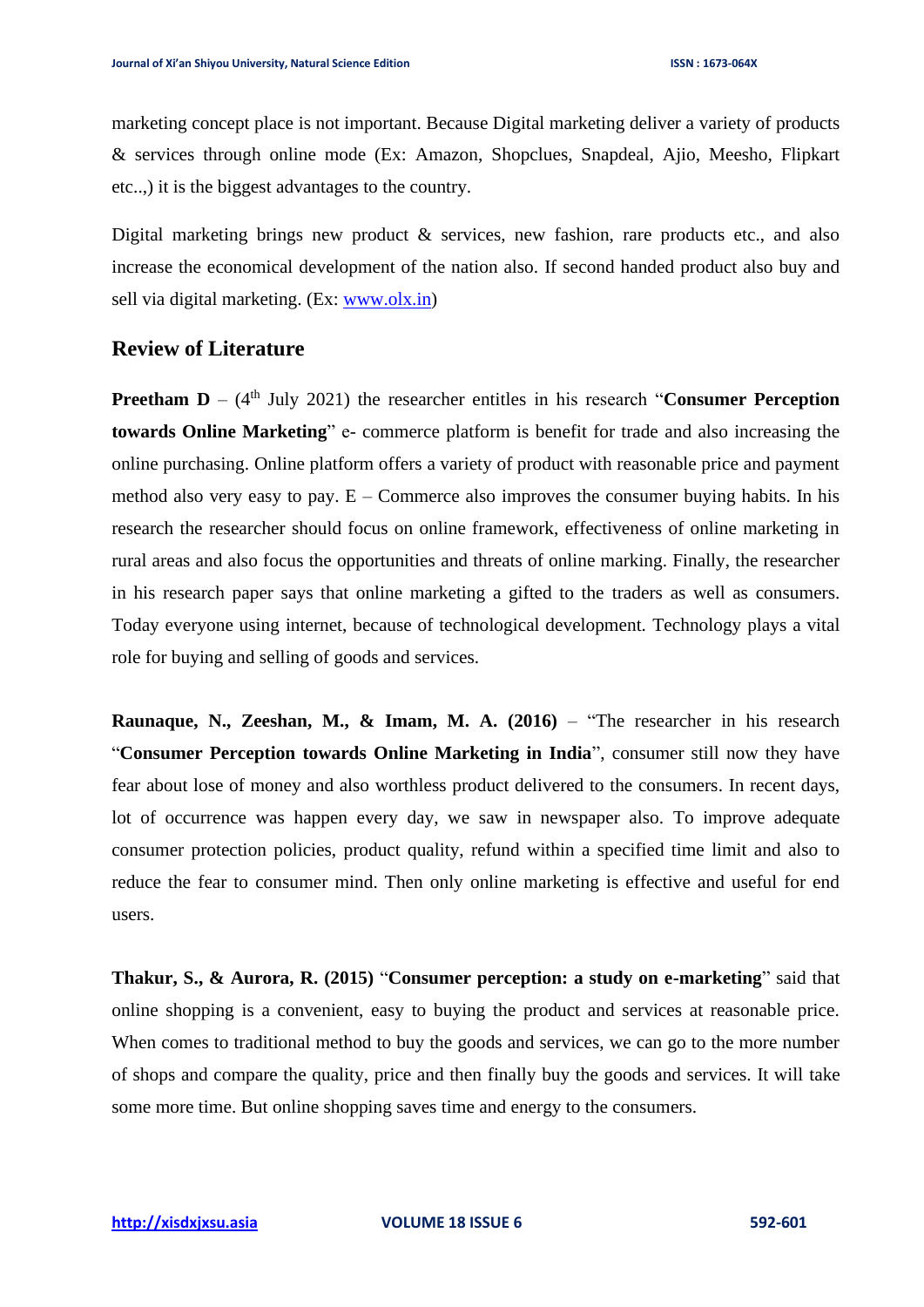## **Objectives of the study**

- 1. To study the influencing factor to buy the product & Services through digital marketing.
- 2. To study the consumer satisfaction level towards using of digital marketing.

## **Scope of the study**

This study explains about what are the influencing factor and level of satisfaction for digital marketing users. This paper also deal with which mode of digital marketing the consumer to prefer a lot.

## **Limitation of the study**

This study focuses only Dindigul. Therefore, the opinion is differing from domicile to domicile.

## **Research Methodology**

#### **Area of the Study and Sample Size**

This study focuses only Dindigul. The primary data collected from75 respondents. Simple percentage method has been used.

#### **Collection of data**

Both primary as well as secondary data collected for various sources. Primary data collected from the respondents and secondary data collected from websites, magazines and newspapers etc.,

### **Data Analysis and interpretation**

| <b>Gender</b> | <b>Respondents</b> | <b>Percentage</b> |
|---------------|--------------------|-------------------|
| Male          | 35                 |                   |
| Female        |                    | 53                |
| Trangender    |                    |                   |
| <b>Total</b>  | 75                 | 100               |

#### **Table 1.1 Gender wise distribution of the Respondent**

#### Source: Primary data

The above table shows that 47 percentage of male using digital marketing and 53 percentage of female using digital marketing.

```
http://xisdxjxsu.asia VOLUME 18 ISSUE 6 592-601
```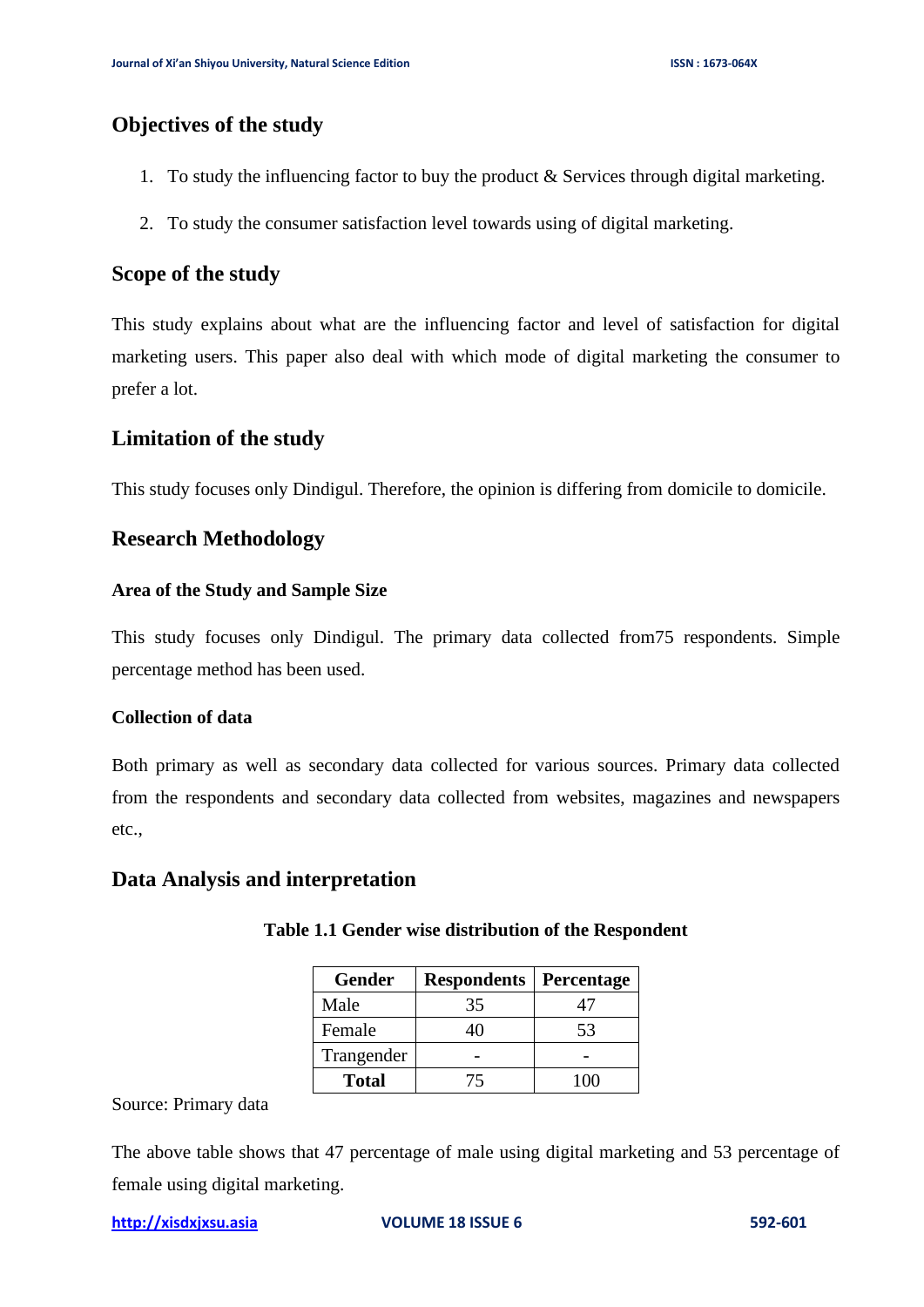| Age          | <b>Respondents</b> | Percentage |
|--------------|--------------------|------------|
| Below 20     | 27                 | 36         |
| $21 - 30$    | 24                 | 32         |
| $31 - 40$    | 16                 | 21         |
| $41 - 50$    | 2                  |            |
| Above 50     | 6                  |            |
| <b>Total</b> | 75                 | 100        |

#### **Table 1.2 Age wise distribution of the Respondent**

Source: Primary data

The above table shows that 36 percentages of them using digital marketing below 20 years of age, 32 percentage of age group is 21-30, 21 percentage using 31-40 age group, 3 percentage using age group 41-50 and 8 percentages using digital marketing the age group is above 50.

| <b>Marital Status</b> | <b>Respondents</b> | Percentage |
|-----------------------|--------------------|------------|
| Married               | 24                 | 32         |
| Unmarried             | 51                 | 68         |
| Separate              |                    |            |
| Widow                 |                    |            |
| <b>Total</b>          | 75                 | 1 ( ) ( )  |

**Table 1.3 Marital Status of the Respondent**

Source: Primary data

The above table shows that 32 percentage of married people using digital marketing and 68 percentage of unmarried using this platform to buy their product and services.

| <b>Table 1.4 Educational Qualification of the Respondent</b> |  |
|--------------------------------------------------------------|--|
|                                                              |  |

| <b>Educational Qualification</b> | <b>Respondents   Percentage</b> |    |
|----------------------------------|---------------------------------|----|
| Upto School Level                |                                 |    |
| <b>UG</b>                        | 36                              | 48 |
| PG                               | 18                              | 24 |
| Professional                     | 19                              | 25 |
| Technical                        |                                 |    |
| <b>Total</b>                     |                                 |    |

Source: Primary data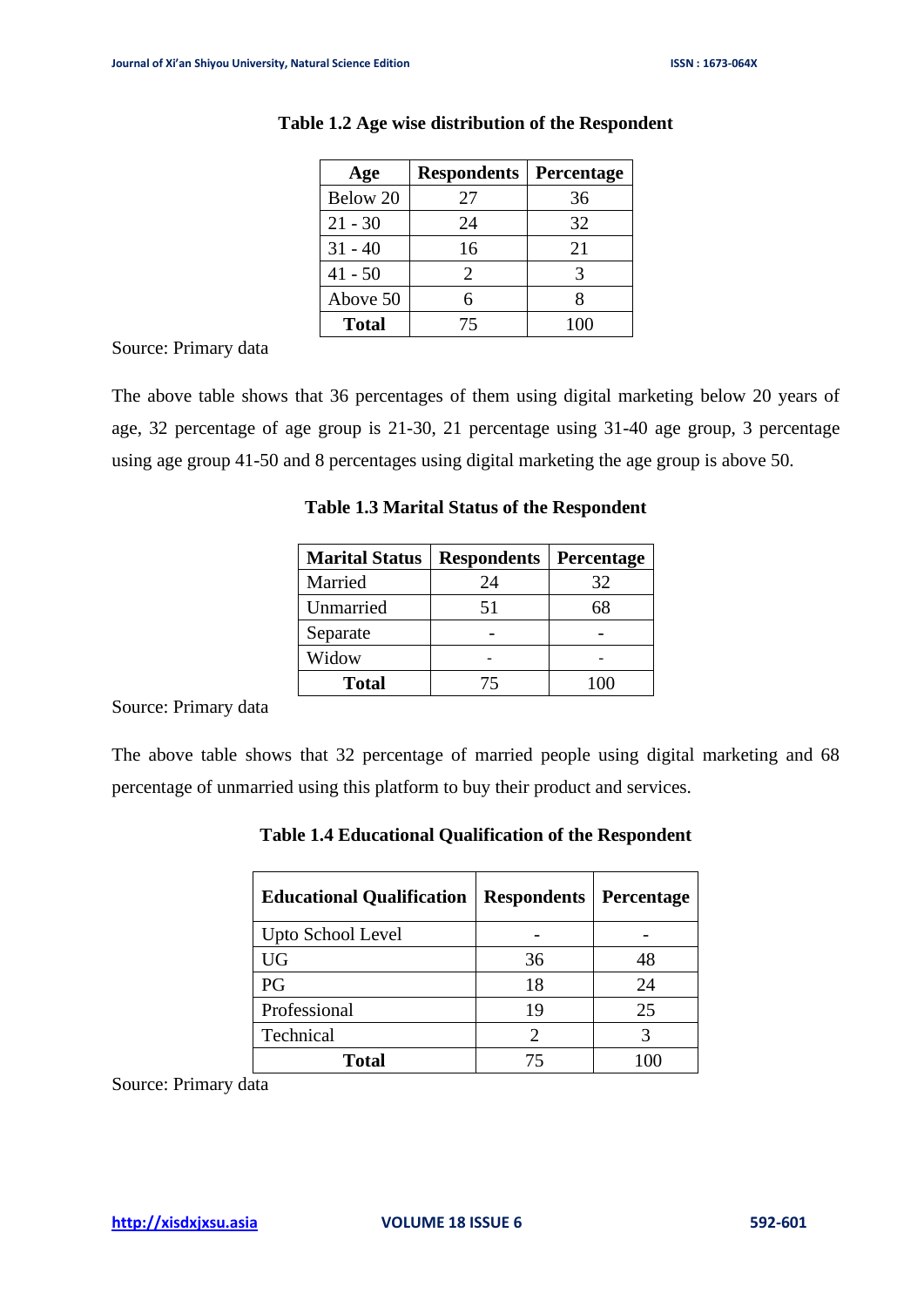The above table shows that 48 percentage of having UG qualification using to buy the product online, 28 percentage Post Graduate, 25 percentage professionals are using this mode to buy the product, 3 percentages technical using online marketing.

| Area         | <b>Respondents</b> | Percentage |
|--------------|--------------------|------------|
| Urban        |                    | 23         |
| Semi Urban   |                    | 25         |
| Rural        | 39                 | 52         |
| <b>Total</b> |                    |            |

#### **Table 1.5 Area wise of the Respondent**

Source: Primary data

The above table shows that 23 percentages of urban people using digital marketing, 25 percentages are living in semi urban people using this platform, 52 percentages of people living in rural area using this platform.

| <b>Taluk</b> | <b>Respondents</b> | Percentage |
|--------------|--------------------|------------|
| Dindigul     | 48                 | 64         |
| Natham       | 6                  | 8          |
| Vedasandur   |                    | 5          |
| Oddanchatram | 3                  |            |
| Nilakottai   | 3                  |            |
| Kodaikanal   | 5                  |            |
| Aattur       | 3                  |            |
| Palani       | 3                  |            |
| <b>Total</b> | 75                 | 100        |

### **Table 1.6 Taluk wise of the Respondent**

Source: Primary data

The above table shows that, 64 percentage of respondent belongs to dindigul taluk, 8 percentages from natham, 5 percentages from vedasandur, 4 percentages from oddanchatram, nilakottai, palani and Aattur taluk respectively, 7 percentages from kodaikanal.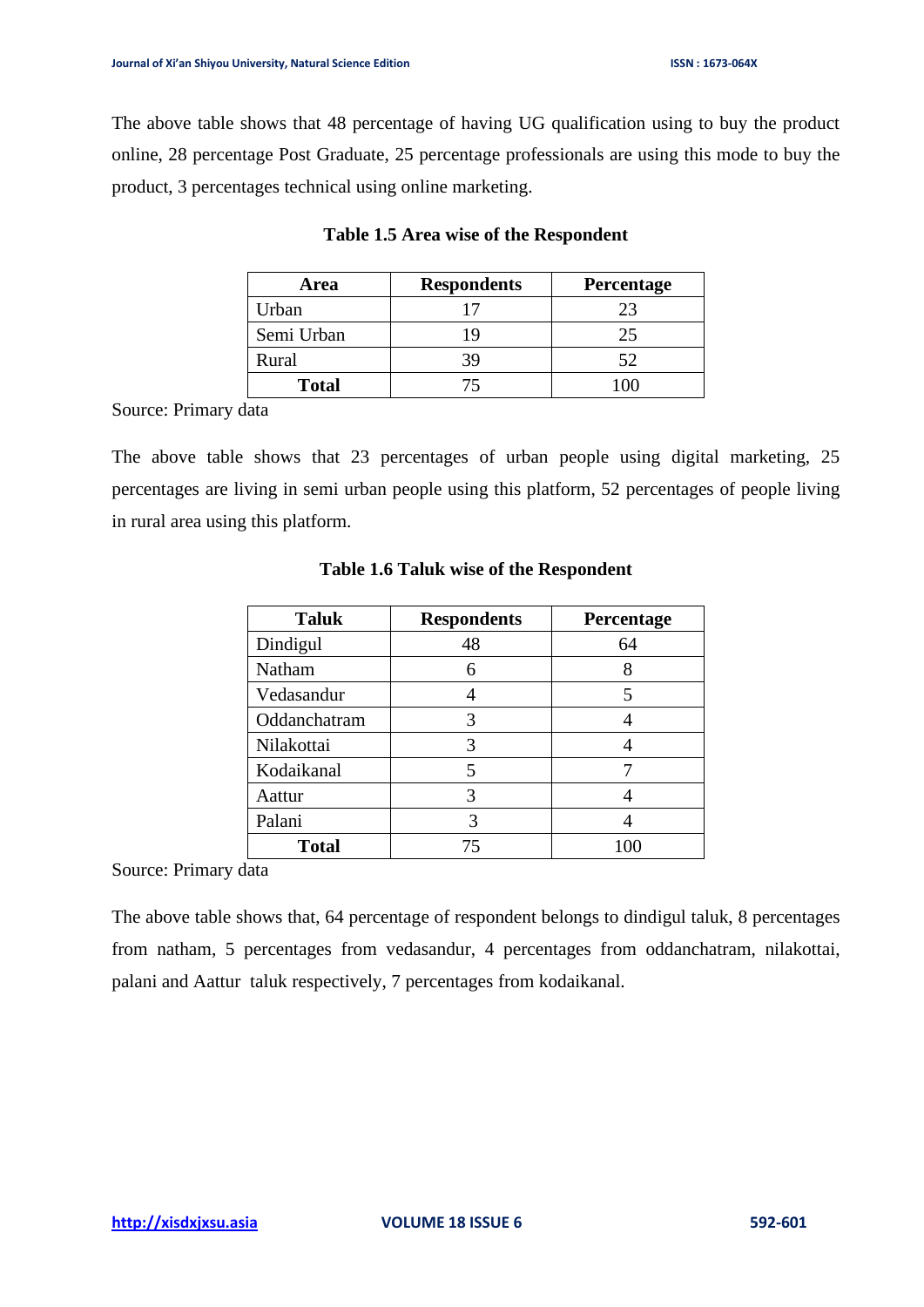| Occupation       | <b>Respondents</b>          | Percentage |
|------------------|-----------------------------|------------|
| Govt Employee    |                             |            |
| Private Employee | 14                          | 19         |
| Professional     | 19                          | 25         |
| Home Maker       | $\mathcal{D}_{\mathcal{L}}$ |            |
| Student          | 36                          | 48         |
| <b>Total</b>     | 75                          |            |

#### **Table 1.7 Occupation of the Respondent**

Source: Primary data

The above table shows that, 5 percentage of government employee using digital marketing, 19 percentage of private employee using this platform, 25 percentages from professional, 3 percentages from home maker and 48 percentages using digital marketing from students.

| <b>Average Monthly Income</b> | <b>Respondents</b> | Percentage |
|-------------------------------|--------------------|------------|
| <b>Upto 10000</b>             | 40                 | 53         |
| 10001 - 25000                 | 30                 | 40         |
| 25001 - 50000                 |                    |            |
| 50001 - 100000                |                    |            |
| 100001 - 150000               |                    |            |
| Above 150000                  |                    |            |
| Total                         |                    |            |

**Table 1.8 Average Monthly Income of the Respondent**

Source: Primary data

The above table shows that, 53 percentage of respondent income upto 10000, 40 percentage of respondent income 10001-25000, 4 percent respondent income 25001-50000, 1 percent respondent income 50001-100000, 1 percent respondent income 100001 – 150000.

|  | Table 1.9 Online Platform using of the Respondent |  |  |  |
|--|---------------------------------------------------|--|--|--|
|--|---------------------------------------------------|--|--|--|

| Online<br><b>Platform</b> | <b>Respondents</b> | Percentage |
|---------------------------|--------------------|------------|
| Amazon                    | 24                 | 32         |
| Flipkart                  | 32                 | 43         |
| Shopclues                 |                    |            |
| Snapdeal                  |                    |            |
| Meesho                    | 10                 | 13         |
| Ajio                      |                    |            |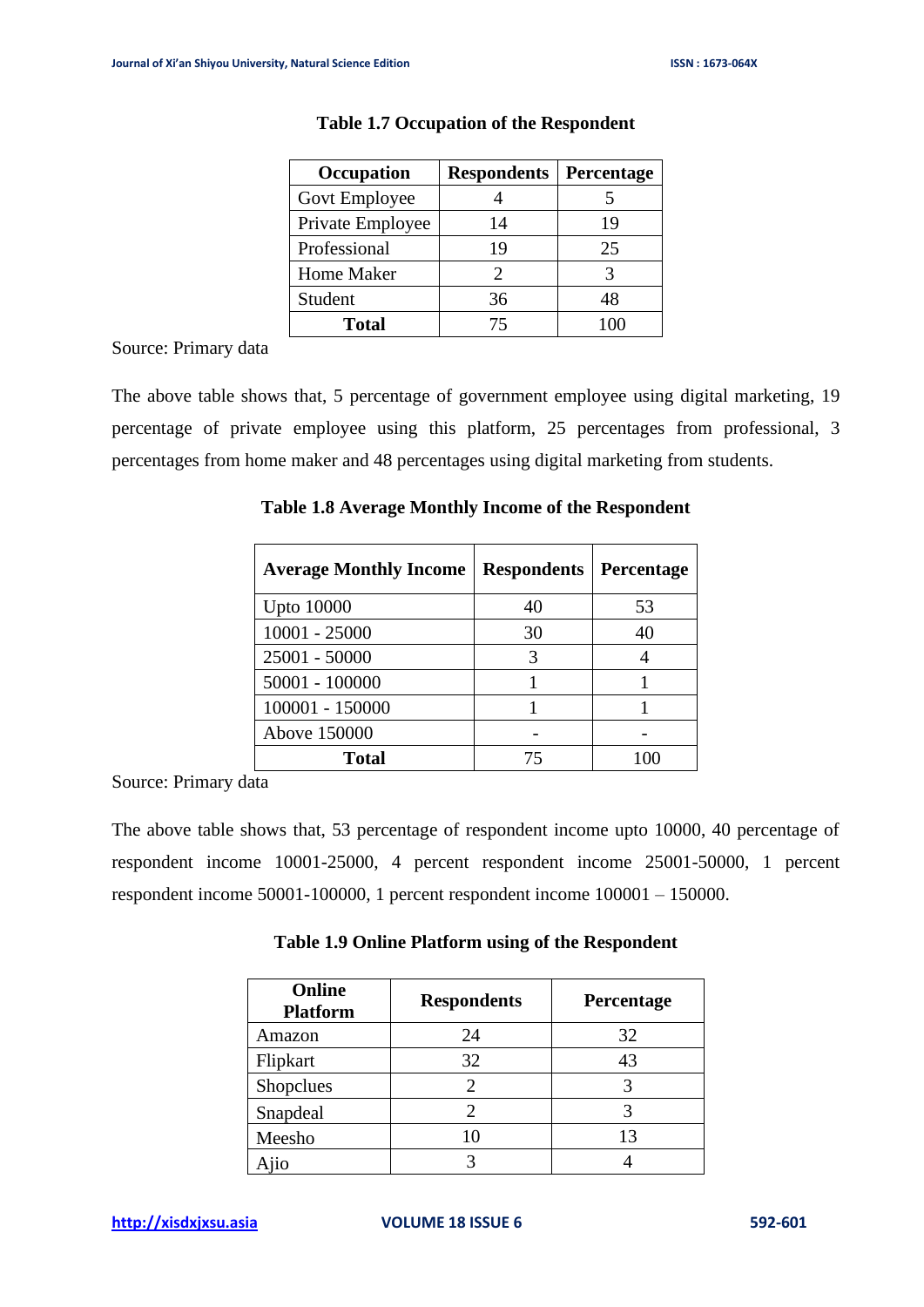| Myntra       |         |     |
|--------------|---------|-----|
| Alibaba      |         |     |
| <b>Total</b> | 74<br>ັ | 100 |

Source: Primary data

The above table shows that, 32 percent using Amazon, 43 percent using Flipkart, 3 percent using Shopclues, 3 percent from Snapdeal, 13 percent from Meesho, 4 percent from Ajio, 3 percent from Myntra.

| <b>Years of</b><br><b>Purchase</b> | <b>Respondents</b> | <b>Percentage</b> |
|------------------------------------|--------------------|-------------------|
| Below 1 yr                         | 29                 | 39                |
| $1 - 3$ yrs                        | 33                 | 44                |
| $4 - 5$ yrs                        |                    | 12                |
| Above 5 Yrs                        |                    |                   |
| <b>Total</b>                       | 75                 | 100               |

#### **Table 1.10 Year of Purchase**

Source: Primary data

The above table shows 39 percent of the respondent to buy the product online Below 1 year only, 44 percent of the respondent previously using is 1 -3 years, 12 percent using 4-5 years, 5 percent using above 5 years.

| <b>Products</b>         | <b>Respondents</b> | Percentage |
|-------------------------|--------------------|------------|
| <b>Books</b>            | 5                  |            |
| <b>Electronic Items</b> | 22                 | 29         |
| Home Appliance          | 12                 | 16         |
| Beauty & Health         | 8                  | 11         |
| Cloths                  | 16                 | 21         |
| Shoe/Chappels           | 2                  | 3          |
| <b>Gym Equipments</b>   | 2                  | 3          |
| <b>Toys</b>             |                    | 5          |
| Recharge                |                    | 5          |
| Jewelers                |                    |            |
| <b>Total</b>            | 75                 |            |

**Table 1.11 Type of Product to buy** 

Source: Primary data

The above table shows 7 percent of consumer buy books, 29 percent to buy electronic items, 16 percent to buy home appliances, 11 percent buy beauty and health products, 21 percent buy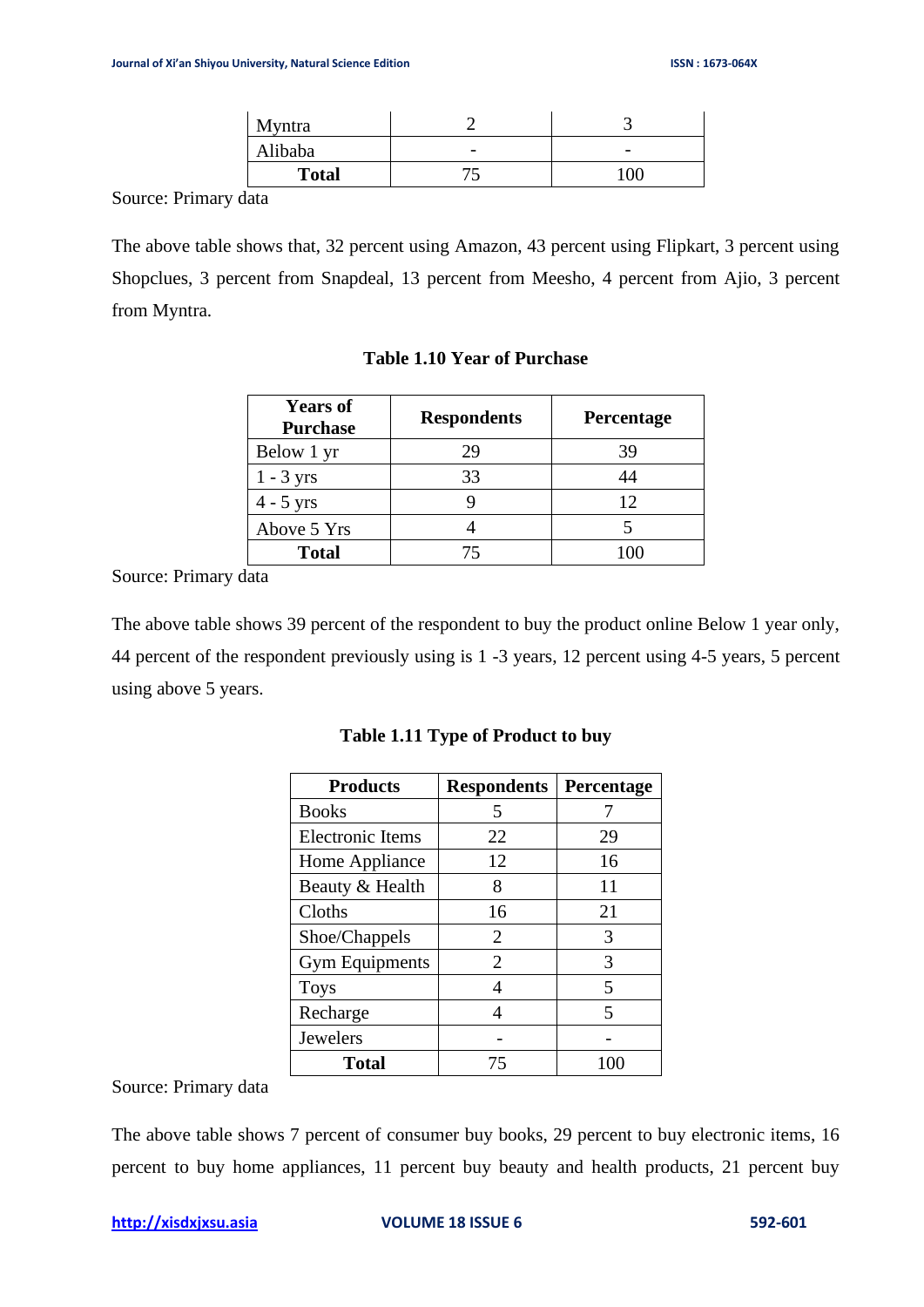cloths, 3 percent buy shoe/ chappels, 3 percent buy gym equipments, 5 percent buy toys, 5 percent to recharge.

| <b>Mode of Payment</b> | <b>Respondents   Percentage</b> |    |
|------------------------|---------------------------------|----|
| Online                 | 14                              | 19 |
| Cash on Delivery       | 59                              | 78 |
| <b>Both</b>            |                                 |    |
| <b>Total</b>           |                                 |    |

#### **Table 1.12 Mode of Payment**

Source: Primary data

The above table show 19 percent prefer to pay online, 78 percent prefer to pay sum of money to cash on delivery mode, 3 percent prefer both.

| <b>Influencing factor</b> | <b>Respondents   Percentage</b> |    |
|---------------------------|---------------------------------|----|
| Low price                 | 20                              | 27 |
| Offers                    | 13                              | 17 |
| Advertisement             | 15                              | 20 |
| Cash back                 | 19                              | 25 |
| EMI                       |                                 | 11 |
| <b>Total</b>              |                                 |    |

#### **Table 1.13 Factors Influencing to Buy**

Source: Primary data

The above table show 27 percent of the respondent feels that low price is a influencing factor to buy the product, 17 percent of respondent feels that offers is a influencing factor, 20 percent opinion is advertisement, 25 percent opinion is cash back and 11 percent of the respondent feels that EMI option is a influencing factor to buy the product.

| <b>Table 1.14 Customer Satisfaction level</b> |  |
|-----------------------------------------------|--|
|-----------------------------------------------|--|

| <b>Satisfaction level</b> | <b>Respondents   Percentage</b> |    |
|---------------------------|---------------------------------|----|
| Price                     | 20                              | 27 |
| Delivery time             | 23                              | 30 |
| Rare product availability | 11                              | 15 |
| Quality                   | 13                              | 17 |
| Deliver in all areas      |                                 |    |
| <b>Total</b>              | 75                              |    |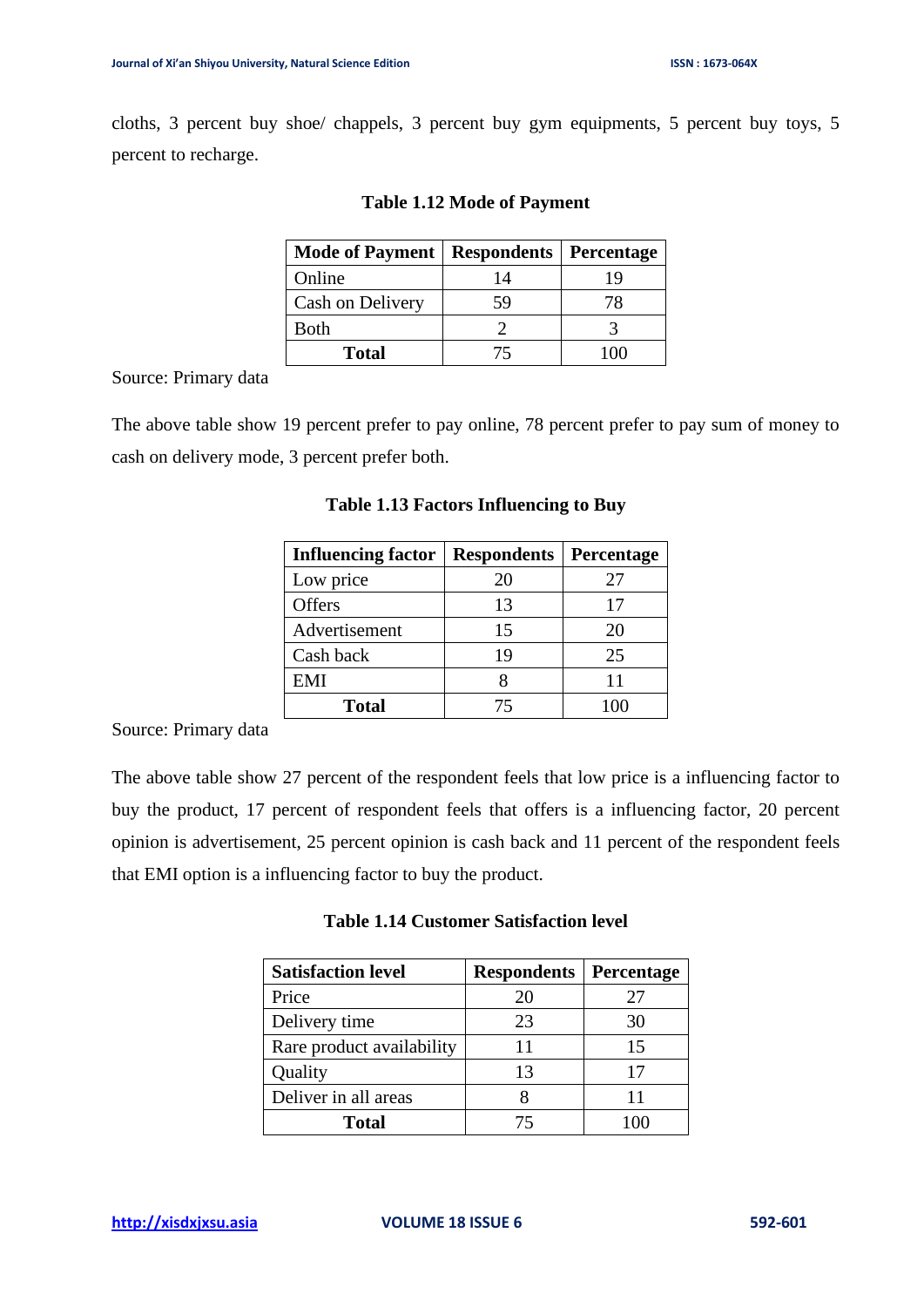#### Source: Primary data

The above table shows consumer satisfaction level, 27 percent of the respondent opinion is price is very low comparatively traditional market, 30 percent feels that products are delivered on time, 15 percent of the respondent feels online have all the products especially rare product availability, 17 percent feels that quality of the product sold in online marketing, 11 percent of the respondent opinion is product delivered in all areas.

#### **Findings**

- $\geq$  53 percent of female using digital marketing.
- $\geq$  36 percent of the respondent below 20 years of age using digital marketing.
- $\geq 68$  percent unmarried using this platform to buy their product and services.
- $\geq 48$  percent of having UG qualification using to buy the product online
- $\geq$  25 percent are living in semi urban people using this platform
- $\geq 64$  percent of respondent belongs to dindigul taluk
- $\geq$  25 percent from professional
- $\geq$  53 percent of respondent income upto 10000
- $\geq 43$  percent using Flipkart,
- $\geq 44$  percent of the respondent using is 1 -3 years
- $\geq 29$  percent to buy electronic items
- $\geq 78$  percent prefer to pay sum of money to cash on delivery mode
- $\geq 27$  percent of the respondent feels that low price is an influencing factor to buy
- $\geq 30$  percent feels that products are delivered on time.

## **Suggestions**

- ➢ Need to implement proper consumer protection policies and regulations. Because, lot of online users lost their money and energy.
- $\triangleright$  Need to extend the supply the products in all areas.
- ➢ Deliver the correct (accurate) product.

#### **Conclusion**

Finally digital marketing is a useful for both traders as well as end users. Digital marketing is a newly platform to sell the product all over the world. This study deals with factor influencing to